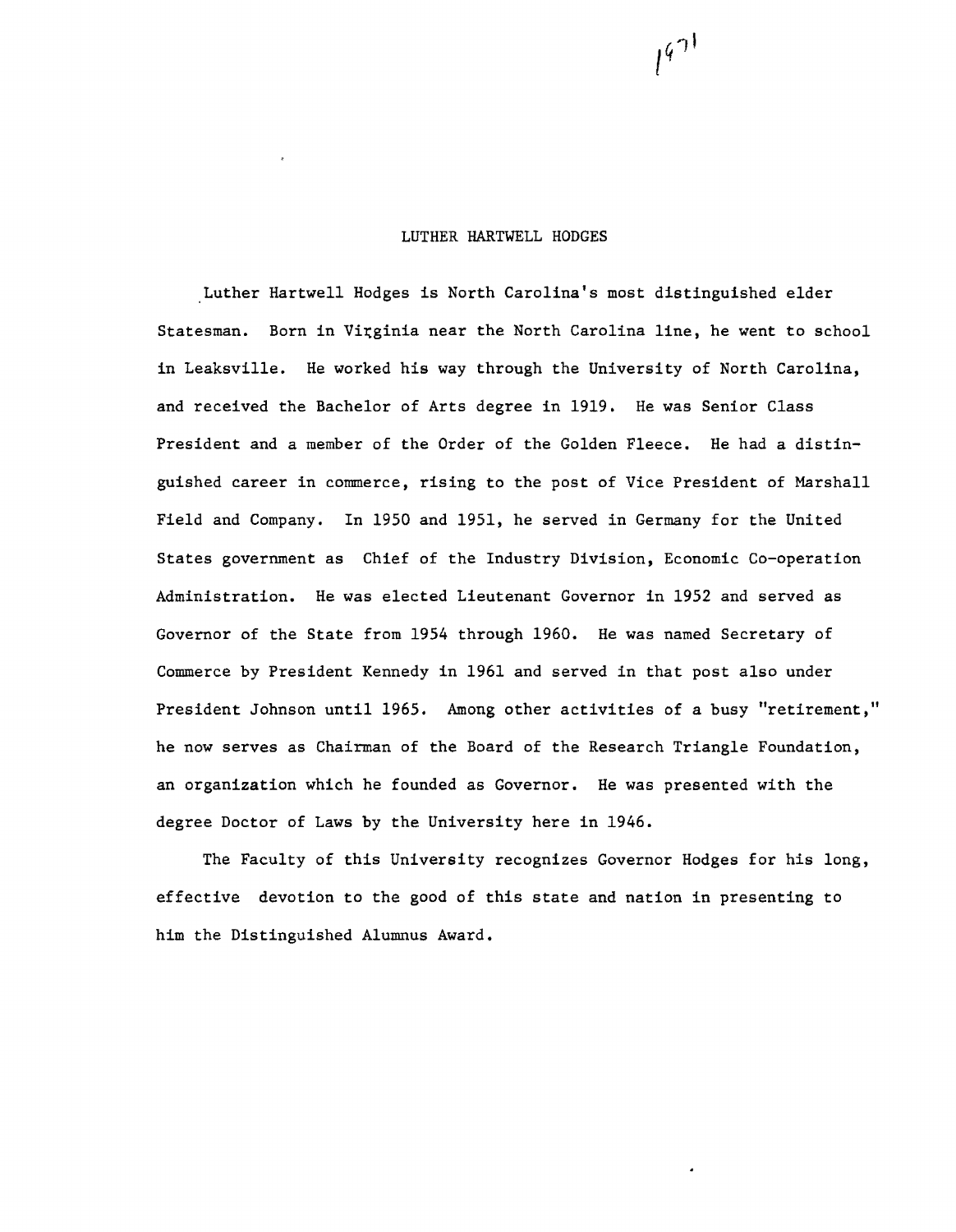#### ROBERT MAYER LUMIANSKY

Robert Mayer Lumiansky is an outstanding authority on Chaucer and . medieval literature, and author of several books and articles in this field. Born in South Carolina, he attended The Citadel and the University of South Carolina. He received the Doctor of Philosophy degree at Chapel Hill in 1942. He taught at Tulane, and became head of the English Department, then Dean of the Graduate School, and Provost. He was a Professor at Duke from 1963 to 1965 and served as a Director of the UNC-Duke Humanities Fellowship Program. He is now Professor and Chairman of the English Department at the University of Pennsylvania. He is one of the founders of the Council of Graduate Schools in the United States; he is Chairman of the Board of Directors, American Council of Learned Societies, and a fellow of the Medieval Academy.

Along with Barnaby Keeney, Professor Lumiansky was largely instrumental in establishing the National Council for the Humanities. By this Distinguished Alumnus Award the Faculty of this University takes note of and commends Professor Lumiansky for his own scholarship and for his work in promoting excellence in higher education and public support of it.

 $19^{71}$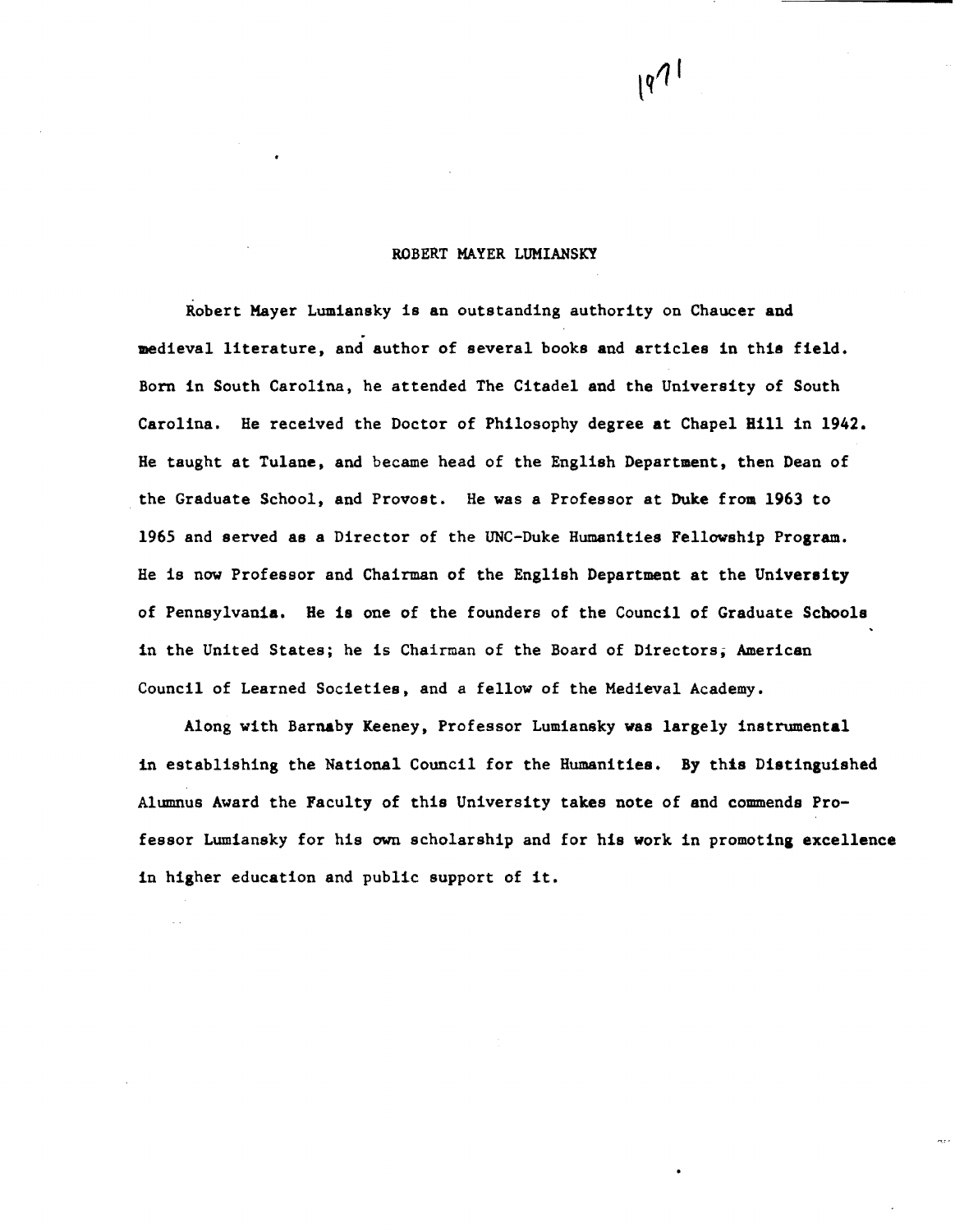#### GROVER ELMER MURRAY

Grover Elmer Murray is President of Texas Technological University. Born in Maiden, North Carolina, he received a Bachelor of Science degree here at UNC in 1937. He did his graduate work at Louisiana State University, taught there, and rose to the position of Vice President for Academic Affairs in the LSU system. He was named to his present position at Texas Technological..Yniversky in 1966. As a geologist he has served in various capacities for the oil industry full-time and as a consultant. He has been an official consultant to the government of Venezuela. He has directed field studies for the National Science Foundation and is presently on the NSF Board. He is past president of the Society of Economic Paleontologists and Mineralogists, and is a fellow of the Geological Society of America. His book, Geology of the Atlantic and Gulf Coastal Province of North America, has been called the most comprehensive of its type.

For his work as a scientist and as an administrator, the Faculty of this President University honors Professor Murray with this token, the Distinguished Alumnus Award.

 $1971$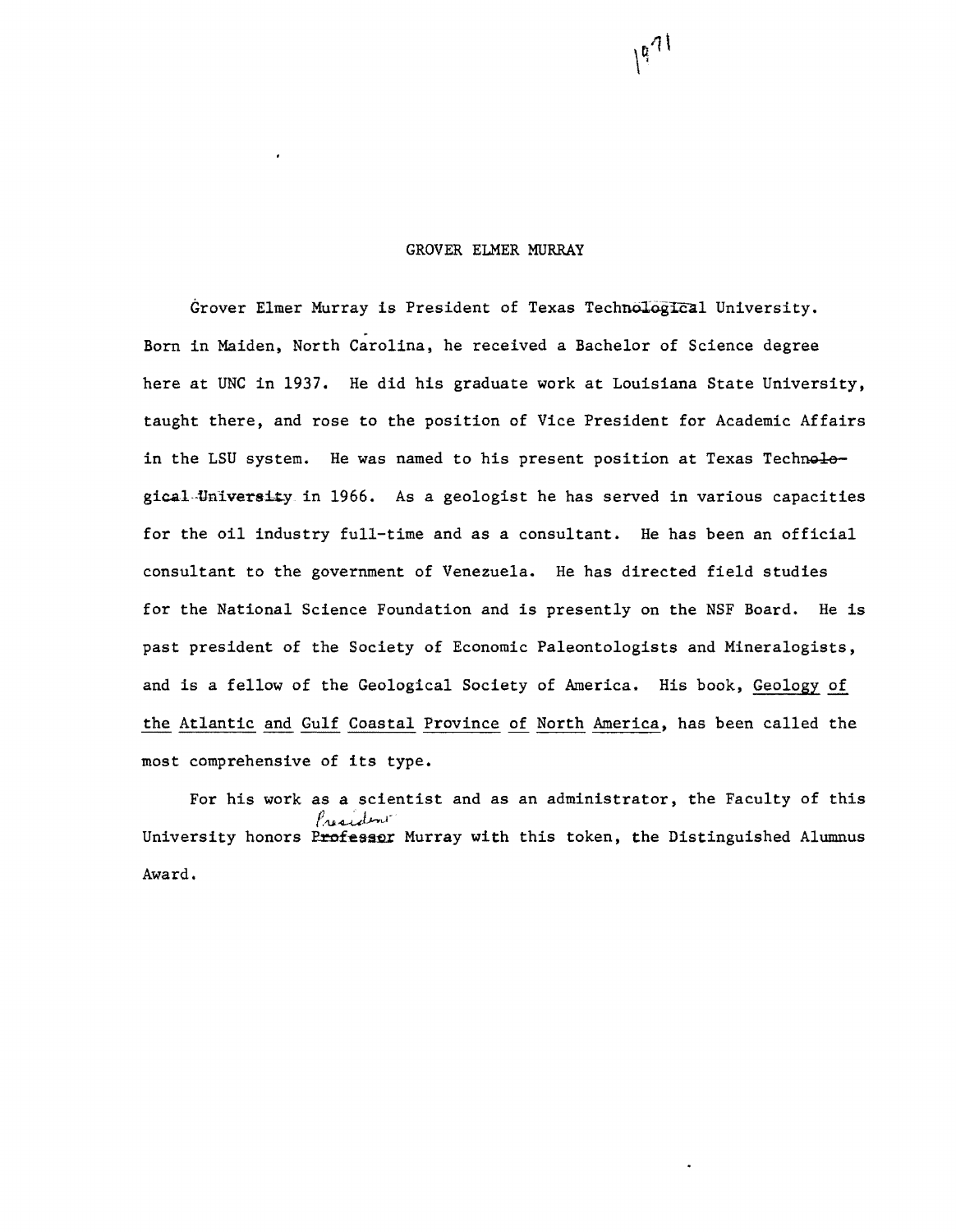## FRANCES GRAY PATTON

'Frances Gray Patton is a distinguished writer. She was born of a long line of North Carolinians in Raleigh, North Carolina. Her father was editor of the Raleigh Times. Her mother, Mary McRae, was the first coed to earoll at UNC. Mrs. Patton attended Trinity College (now Duke University) and the University of North Carolina. Since 1946 thirty of her short stories have been published in leading magazines. In 1951 a collection of Mrs. Patton's stories was published under the title of The Finer Things of Life. In 1953 she received the Sir Walter Raleigh Award for the best writing by a native of this state in the previous three years. Her first novel, Good Morning Miss Dove, was a selection of the Book-of-the-Month Club and the Readers Digest Book Club, and for it she received the Sir Walter Raleigh Award. She received the North Carolina Award in Literature in 1970.

As Orville Prescott wrote in The New York Times, Mrs. Patton writes "With sure skill and smooth technical dexterity, with serene wisdom and rippling humor.  $\ldots$  " The Faculty of this University is proud to honor this alumna with the Distinguished Alumnus Award.